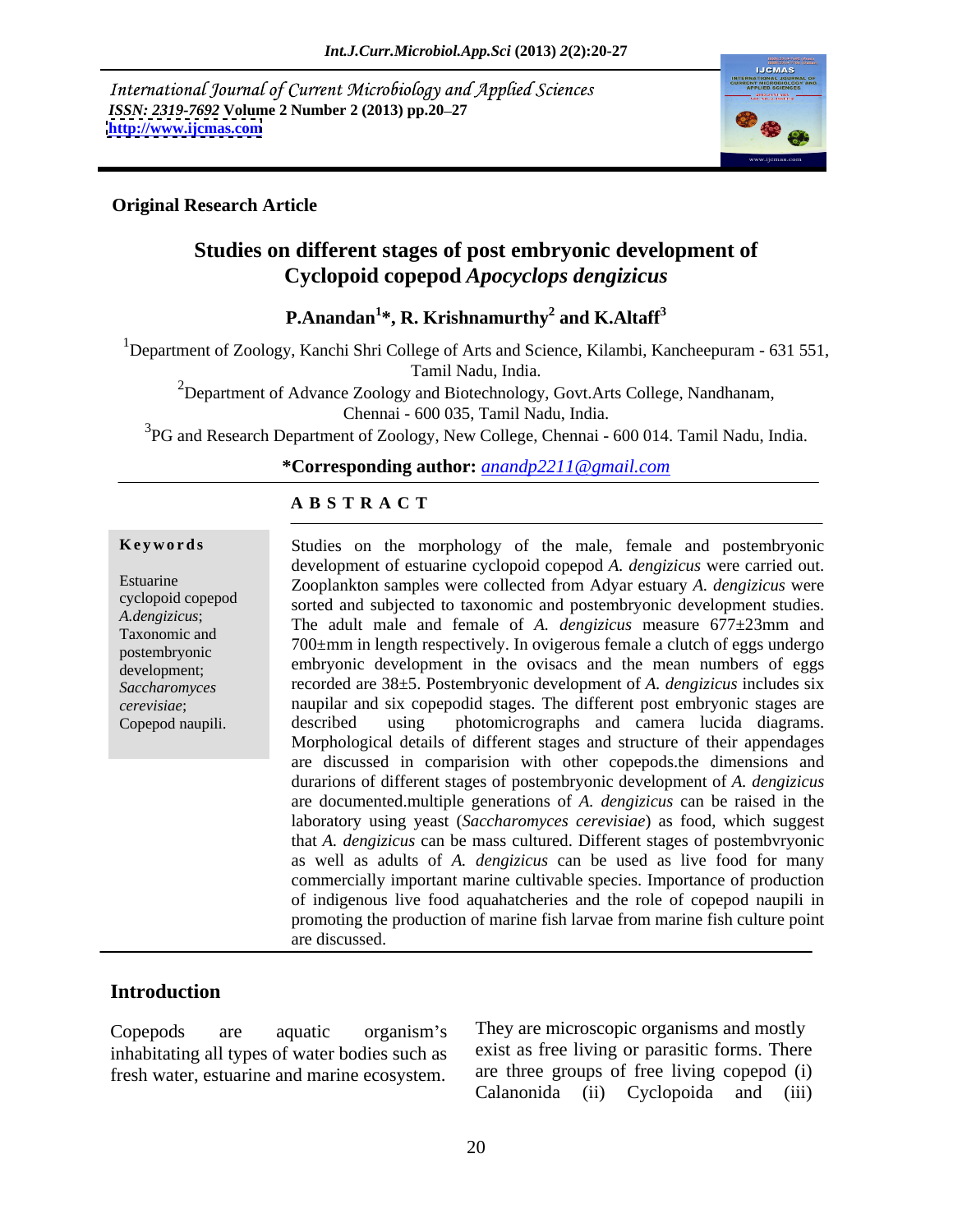Harpacticoida. These show a remarkable Development is the period from extrusion of species (Bowman and Abele, 1982). With harpacticoids (Dahms et al., 1991; communities (Hardy, 1943). They occupy an *aspericornis* important position in the tropic structure and play a role in the energy transfer (Sarkar *et al*., 1985). A few species of copepods are

of crustaceans which have attached many as they utilize diverse type of food materials. *dengizicus*. However, there are many species of<br>cyclopoids which are predatory and capture **Materials and Methods** cyclopoids, which are predatory and capture moving prey. Sometimes, cyclopoids attack other copepods or exhibit cannibalism by capturing their naupili. The mouth parts of cyclopoids have been modified for seizing and biting. The mechanism of food handling and ingestion of prey by the cyclopoids is provided by number of investigators (Schoeneck *et al.*, 1990; Antony and John, evening hours of the day. Samples were<br>1990: Adrin and Frost 1992: Wickham collected in insulated polyethylene Happarisch. These Abows a remarkable Development is the period from extrusion of<br>Findingo and the finite of the period from extreme in the period from extreme takes place. Does the<br>taxe coloring the main taxe of the period

In copepods fertilized eggs are either released to the medium or deposited in an

ecological interest, since most species of egg from oviduct to hatching into naupilus. these orders from the first link of the aquatic Duration of embryonic and postembryonic food chains. Calanoid dominate in the development was studied by many authors. marine waters; cyclopoids in the fresh water In calanoids by Abdullahi (1990) in and harpacticiods in the meiobenthic cycliopoid copepods by Vijverberg (1977) systems. These three orders contribute 5500 Herzig (1983) and Maier (1989) and regard to species diversity and abundance of Goswami, 1977). Histological investigations copepods are considered to be the most on embryonic development has been carried important group in fresh water zooplankton out by Zehra (2000) on *Mesocyclops* harpacticoids (Dahms *et al.,* 1991; and by Sujatha (2000) on *Cryptocyclops bicolor*.

used as indictor organisms for assessment of marine fish larvae in nature (Mc Michel and the water quality pollution stress (Dussart Peten, 1989). In aquaculture, copepods have and Defaye, 1995). been proven to be the preferred and most Copepods are one of the fascinating groups and are also used for shrimp larvae and post investigators from all over the world. They results in terms of fish larva growth and constitute one of the important subjects of survival using natural plankton are due to active research. Many aspects of this group the presence of copepods and their role as such as distribution, taxonomy, population the main food component (Bent, 1993). studies, food and feed and reproductive Keeping in this view, the present study was biology and mass culture to serve as live undertaken with the objective of making food organisms are current topics of interest. detailed investigations on the developmental Cyclopoids are considered to be omnivorus stages of cyclopoid copepod *Apocyclops*  Copepods are the main food source of adequate food for fish larvae (Kraul, 1993), larvae (Shamsudin and Saad, 1993). Good *dengizicus*.

# **Materials and Methods**

1990; Adrin and Frost, 1992; Wickham, collected in insulated polyethylene containers after filtering through the Zooplanktons were collected from Adyar estuary using plankton net made up of bolting silk with 50mm mesh size. By towing horizontally for about 40-50 times at a depth of two feet. Zooplanktons were collected during early morning hours or late evening hours of the day. Samples were collected in insulated polyethylene containers after filtering through the plankton net and transported to the laboratory within an hour.

> Different groups of copepods were separated<br>under binocular stereo zoom dissection under binocular stereo zoom dissection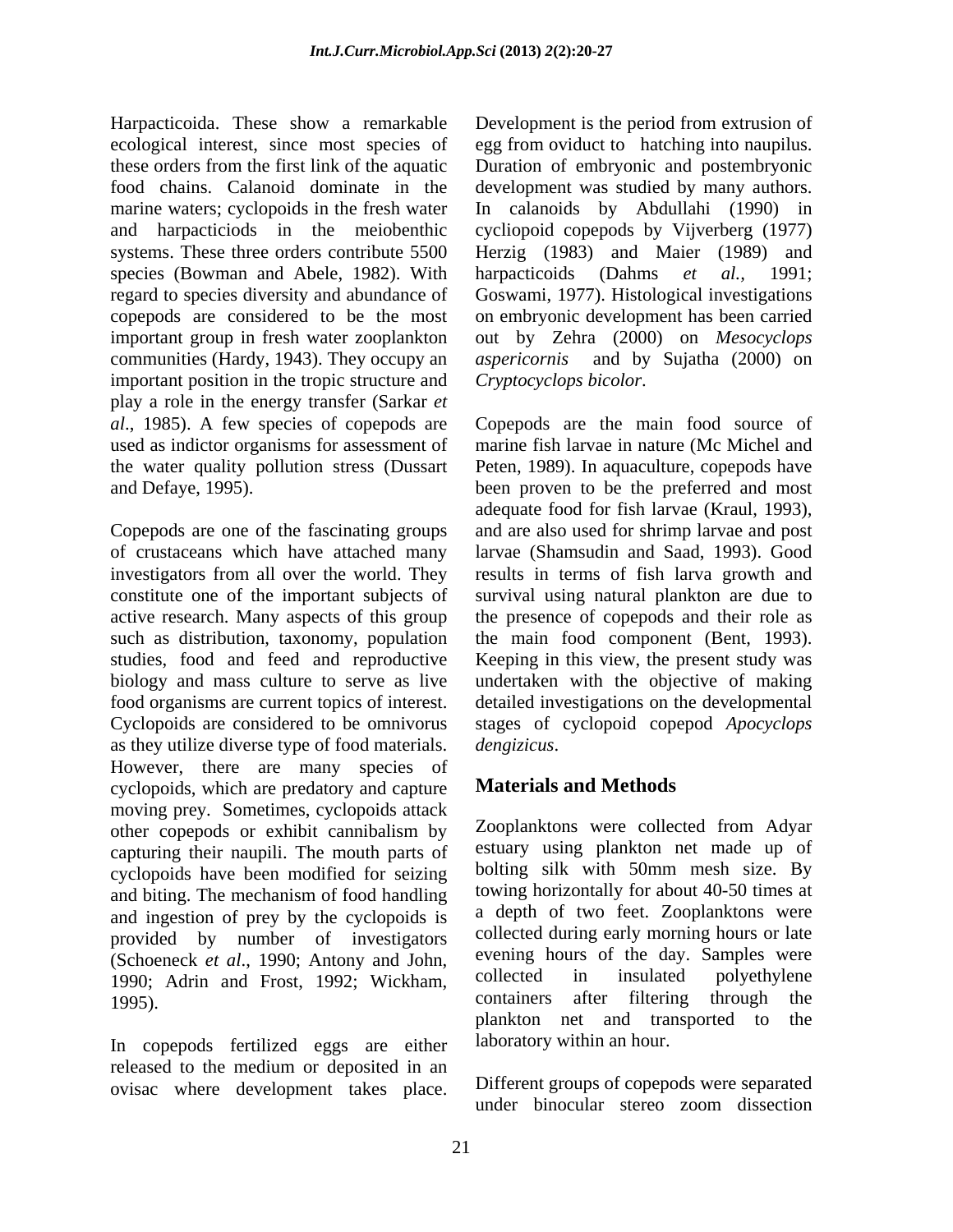*Apocyclops dengizicus* were identified based on the minute morphological details and taxonomic key characters provided by Mass (1994) Dussart and Defaye (1995) and Huys *et al* (1996). **Morphology of adult female and male**

For taxonomic and morphological studies of They were than fixed and preserved in 5% formalin. Animals with straight body and undamaged appendages were selected for  $255 \pm 20$ mm respectively. The genital taxonomic and morphological studies. Whole mounts as well as appendages of taxonomic importance were prepared using  $\frac{80 \pm 5 \text{ min}}{\text{adult male are } 677 \pm 23 \text{ mm}}$  and 210 $\pm$ 10mm Borax carmine or eosin stain. Larval forms about the a were also studied. The respectively.

Live *A. dengizicus* were maintained in pretreated water (habitat water filtered in 50 mm bolten silk and allowed to stand in large aquaria at room temperature  $29 \pm 1^{\circ}$ C for 48 hours and aerated for 1 2- 24 hours prior to use). They were fed with yeast maintenous set a proximally. Exopoune *Saccharomyces cerevisiae* at concentrations of 0.2ppt daily.

Laboratory reared ovigerous females were maintained individually in 10ml of pre treated habitat water. After hatching and release of nauplii from ovisac, the female and nauplii were separated using 150mm nylon sieves and the development of nauplii was followed by fixing them in 5% formalin at regular intervals of 6-12 hours and copepodid development at intervals of  $12-24$  spines without hours. The experiments were continued until the copepodid attained adult's stage. They were feed with yeast at a concentration of 0.2ppt daily. The general morphology and characters such as number of  $\frac{D_{\text{turning} \text{main}}}{\text{the f.} \text{time}}$  and  $\frac{A_{\text{turning} \text{main}}}{\text{time}}$ appendages, number of segments and number of setae were studied by drawing camera lucida diagrams. The different  $\frac{101 \text{ wall}}{1 \text{ cell}}$  and notes the remain finity with naupilar and copepodid of *A. dengizicus* were photomicrographed . Durations of the

microscope using a fine brush and needle. post- embryonic development is also post- embryonic development is also documented.

## **Results**

animals were norcotised using  $40\%$  alcohol.  $\frac{a}{1+a}$  is the dotsal view. From antero-Prosome of this species has rounded from anteriorly in dorsal view. From anterolateral view rostrum appears to be blunt. The genital segment is as long as wide. The adult female length and width are 700±28mm and 255±20mm respectively. The genital segment measures 120±10mm in length and 80±5mm in width. Length and width of adult male are  $677\pm23$ mm and  $210\pm10$ mm respectively.

> Antannule is 11 segmented; it is upto the length of  $4^{\text{th}}$  segment of the thorax. Antennae are two segmented and has 7 setae in the  $1<sup>st</sup>$  segment on the inner surface. The second segment has 3 stout and 3 filamentous setae proximally. Exopodite reduced to setae.

Labrum has rounded teeth. Mandible is simple and has blunt teeth. Maxilla is 2 segmented. The terminal segment of maxilla consists of spinulose long seta and short seta, while maxilliede is 3 segmented, distal segment of maxillipede is 3 segmented, distal segment has 2 spines and terminal segment has 2 long spinulose setae. Maxillule of inner lobe constitute 3 equal spines without denticules. The outer lobe has 4 thinner setae.

### **Embryonic development**

During mating the male *A. dengizicus* holds the female at its caudal region with its geniculate antennules then the male moves forward and holds the female firmly with both the antennules. The female becomes inactive and movement of both the animals is brought about by the activity of the male,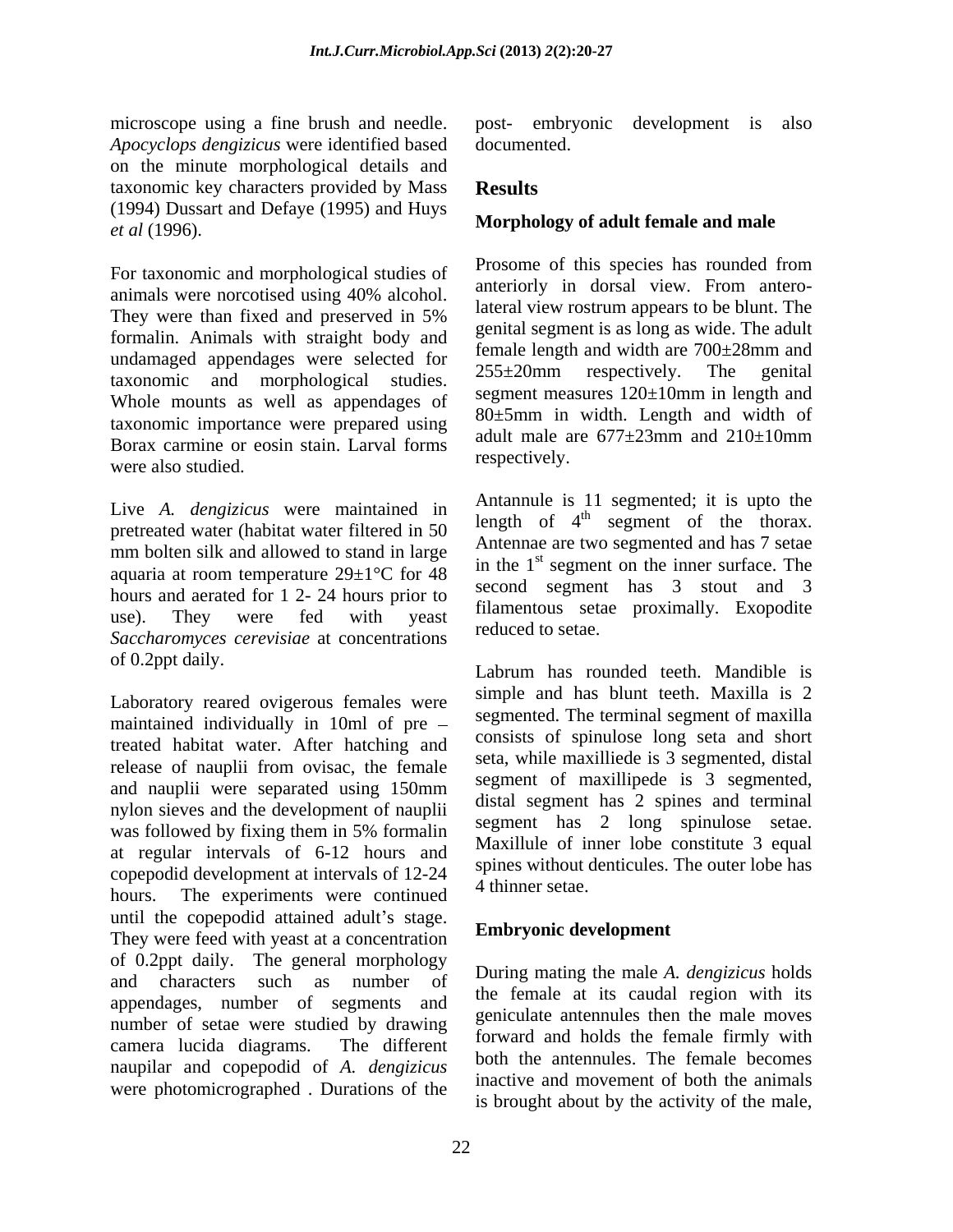sometimes during this position both the 12-24 hours and the copepodid takes 24 animals remains still. The male then shifts hours, and finally, the adult appears on the itself to a postion where the genitalia of  $10<sup>th</sup>$  day. Generally nauplius is oval in shape female and the genital pore of the male face with three pairs of appendages. The length ventrally. During this activity the male and width of nauplius one to six range flexes its genital segment, which extrudes a between 120 to 294 mm and 75 to 168 mm pair of spermatophores from the respectively (Tabel.1). pair of spermatophores from the respectively (Tabel.1). seprmatophore sac. When an exact mating position is attained the male vigorously **Different stages of Nauplius development** flexes its body, which bring the spermatophore closer to the gonophores and Egg hatch into nauplius I within 24 hours of attaches the same to the gential segment of the female becoming ovigerous. The naplius the female. The whole process of mating and I is a typical cyclopoid nauplius having an transfer of spermatophore takes about 30 to egg shaped body which is dorso ventrally 50 minutes. flattended. The length and width are 120mm

In *A. dengizicus* fertilized eggs are deposited in two ovisacs, which are attached to the lateral side of the genital segment and the<br> *Apocyclops dengizicus*<br> *Apocyclops dengizicus* number of eggs are 38±5 in a clutch. Embryonic development takes place in this ovisac. During cleavage the egg undergoes first two divisions to give rise to 4 similar sized cells. Thereafter active cleavage takes place in the pheropheral region compared to the central part of the egg. As a result of this, two of the cells, which are smaller in size, are arranged peripherally while cells of central region are fairly bigger in size. After blastulation morphogenesis movement of the blastomeres transform the nalstula into an oval shaped gastrula, which further 12. C6 (Female) 24 700 231 transforms into a naupilus with 3 pairs of appendages. In this species duration of embryonic development is 18 to 24 hours. After embryonic development nauplii hatch<br>out from the ovisac. out from the ovisac. average length and width of nauplius II is

### **Post embryonic development**

The life history of *A.dengizicus* includes six napliar and six copepodid stages, the last being the adult. The nauplii pass through the six stages to become the copepodid and at every stage, they undergo a single moult. The duration of each nauplius stage is about

between 120 to 294 mm and 75 to 168 mm respectively (Tabel.1).

and 75mm respectively.

### **Tabe.1** Development and durations of Postembryonic development of *Apocyclops dengizicus*

| S. No                              | Stage                  | Duration                    | Length      | Width                        |
|------------------------------------|------------------------|-----------------------------|-------------|------------------------------|
|                                    |                        | (Hours)                     | (mm)        | (mm)                         |
| .                                  | N1                     | 12<br>$\perp$               | 120<br>∠∪   | $\overline{a}$<br>$\sqrt{2}$ |
| $\sim$<br>$\overline{\phantom{a}}$ | N2                     | 12                          | 190         | 110                          |
| $\sim$<br>. ب                      | N3                     | 12<br>$\perp$               | 0.10<br>∠⊥∪ | $\overline{130}$             |
| ⊶.                                 | N <sub>4</sub>         | 12<br>$\perp$               | 230         | 142                          |
| ູ.                                 | N <sub>5</sub>         | $\bigcap$ $\bigcap$<br>∠∸   | 248         | 154                          |
| O.                                 | $\overline{N6}$        | $\bigcap$ $\bigcap$<br>- 24 | 280         | 160                          |
| $\overline{\phantom{0}}$           | $\sim$ 1               | $\bigcap$ $\bigcap$<br>-24  | 400         | 160                          |
| 8.                                 | $\cap$<br>CZ           | $\sim$<br>- 24              | 440         | 168                          |
| <u>.</u>                           | C <sub>3</sub>         | $\sim$ $\lambda$<br>-44     | 540         | 200                          |
| 10.                                | C <sub>4</sub>         | $\bigcap$<br>- 24           | 600         | 210<br>210                   |
|                                    | 11. $\vert$ C5         | $\bigcap$ $\bigcap$<br>- 24 | 630         | 210<br>21 V                  |
|                                    | 12. $\mid$ C6 (Female) | 24                          | 700         | 231                          |
|                                    | 13. $C6 Male)$         | 24                          | 677         | 0.10<br>210                  |

It consists of three pairs of appendages, antennae, antennules and mandible. The 190mm in length and 110mm in width. This stage resembles nauplii I all the characters.

The nauplius II mouth into nauplius III which measures about 210mm in length and 130mm in width respectively. The antenna bears additional terminal setae. The fouth stage measures about 230mm in length and 142 mm in width and the body is broader and narrow posteriorly. It measures about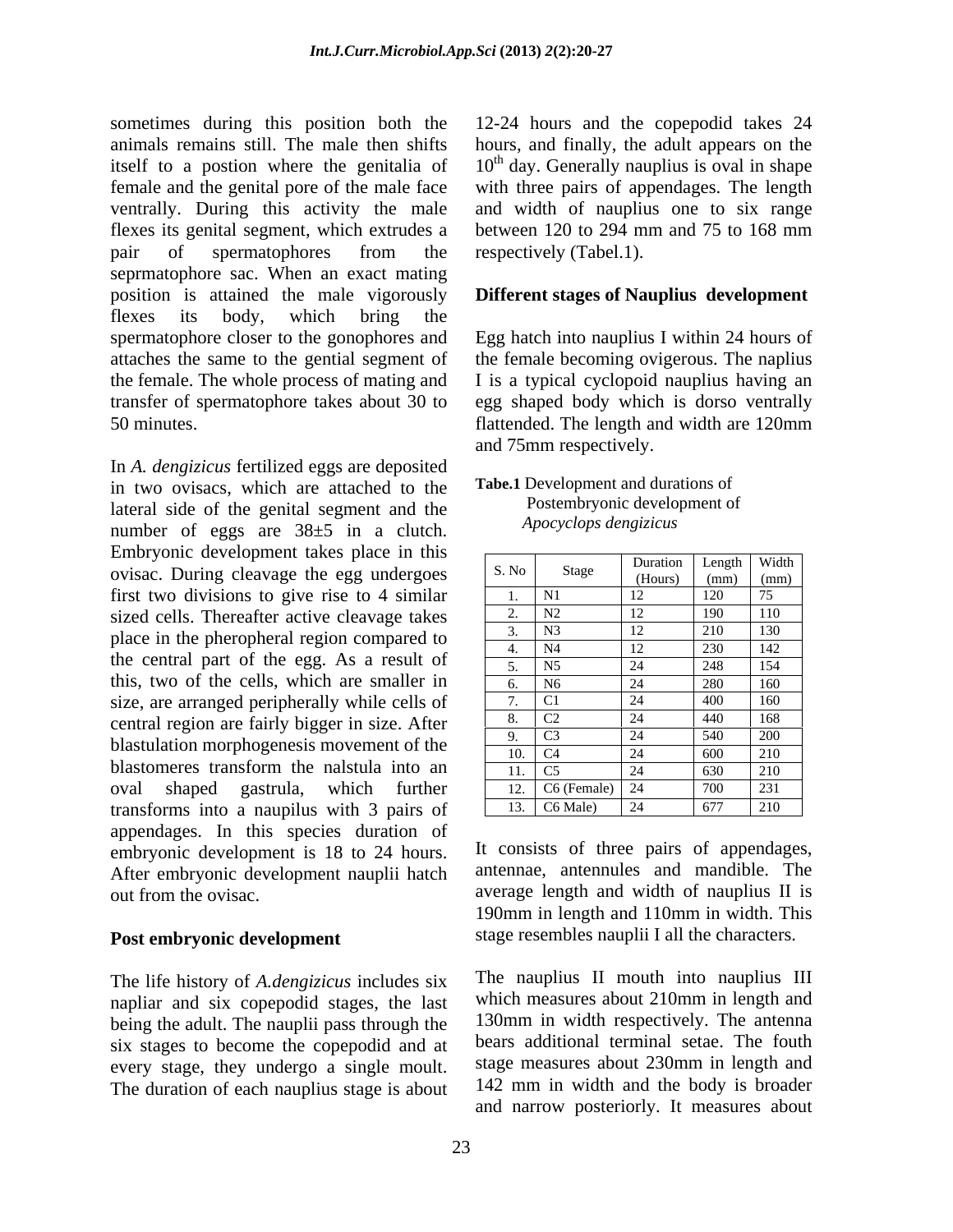248mm in length and 154mm in width. appendages are well developed. The Rudiments of maxilla and amxillipeds are noticed. The length and width are 28mm and 160mm respectively. The antennule bears 13 **Discussion** setae terminaly. The swimming leg protrudes in the form of lobes. Additional

The Copepodid I measures about 400mm in length and 160mm in width respectively. broader four segmented anterior prosome world's most abundant metazonans urosome. The antennle is 6 segmented. Two pairs of biraomous swimming legs are antennules are 7 segmented. Three pairs of swimming legs are seen.

The third Copepodid stage measures an characters such as number of segments in average length 540mm and 200 in width. the antennules, type of processes, structure The urosome is three segmented. The of antenna, mandible, maxillipeds, antennule is 9 segmented. The fourth strucuture of segment of exopod of swimming leg makes its appearance in this swimming legs. Based on these characters stage. Copepodid IV stages the Copepodid five families and seven genera are reported measures about 600mm in length and from Indian waters (Kasturirangan, 1963). A 210mm in width. Antennule is further strong interest in marine cyclopoid copepods developed with 10 segments. Copepodid V has developed in recent years,along with the stage measures about 630mm in length and increasing awareness of their high 210mm in width. The antennules become 10 abundance in almost all oceanonic segmented. The cephalic appendages are environements and often numerical well developed. The sixth legs are dominance within the metazoan plankton represented by a pair of spine. The length (Paffenhofer, 1983; Paffenhofer *et al*., 1987; and width of females Copepodid measures Peterson *et al.*, 1988; Bottger -Schnack *et* 700mm and 231 mm and male measures  $al.$ , 1989; Hay et al., 1991; Nielson et al., 677mm and 210 mm respectively. This is 1993). Post embryonic development of some the adult stage and sexual differentiation is of the harpacticoids such as E.acutifrons noticed by the geniculation of male (Tesch,1915; Rao, 1958; Haq, 1965; Fanta,

appendages are well developed. antennules bear eleven segments.

### **Discussion**

segment or setae are observed in the vertically in the surface 1000-1500 m of the cephalic appendages. oceanic column , there being layers of **Different stages of Copepodid**  normally dominates the offshore plankton **development** with numerical abundance (Koppedelmann The body shape is similar to an adult with fauna. Copepods are considered to be the and a posterioely narrower unsegmented (Mauchline, 1998). Cyclopoid copepods present. Copepodid II stage has an average habitates they live in, life cycle strategies lengh of 440mm and width 168mm and and food, feeding habits there has been urosome becomes 2 segmented. The greater variations in their body and structure Zooplankton are irregularly distributed increased concentration and decreases exponentially towards the depth and and Wekert, 1992). Of all the marine zooplankton, copepods are the most familiar and comprise at least 70% of the planktonic world's most abundant metazonans include free-living, associates and parasitic form. Due to their various modes of life, of their appendages.

antennules. The fifth and sixth cephalic 1972; Goswami, 1976) Tisbe speciesWith regard to the taxonomy of cyclopoids of antenna, mandible, maxillipeds, increasing awareness of their high abundance in almost all oceanonic environements and often numerical *al*., 1989; Hay *et al*., 1991; Nielson *et al*., 1993). Post embryonic development of some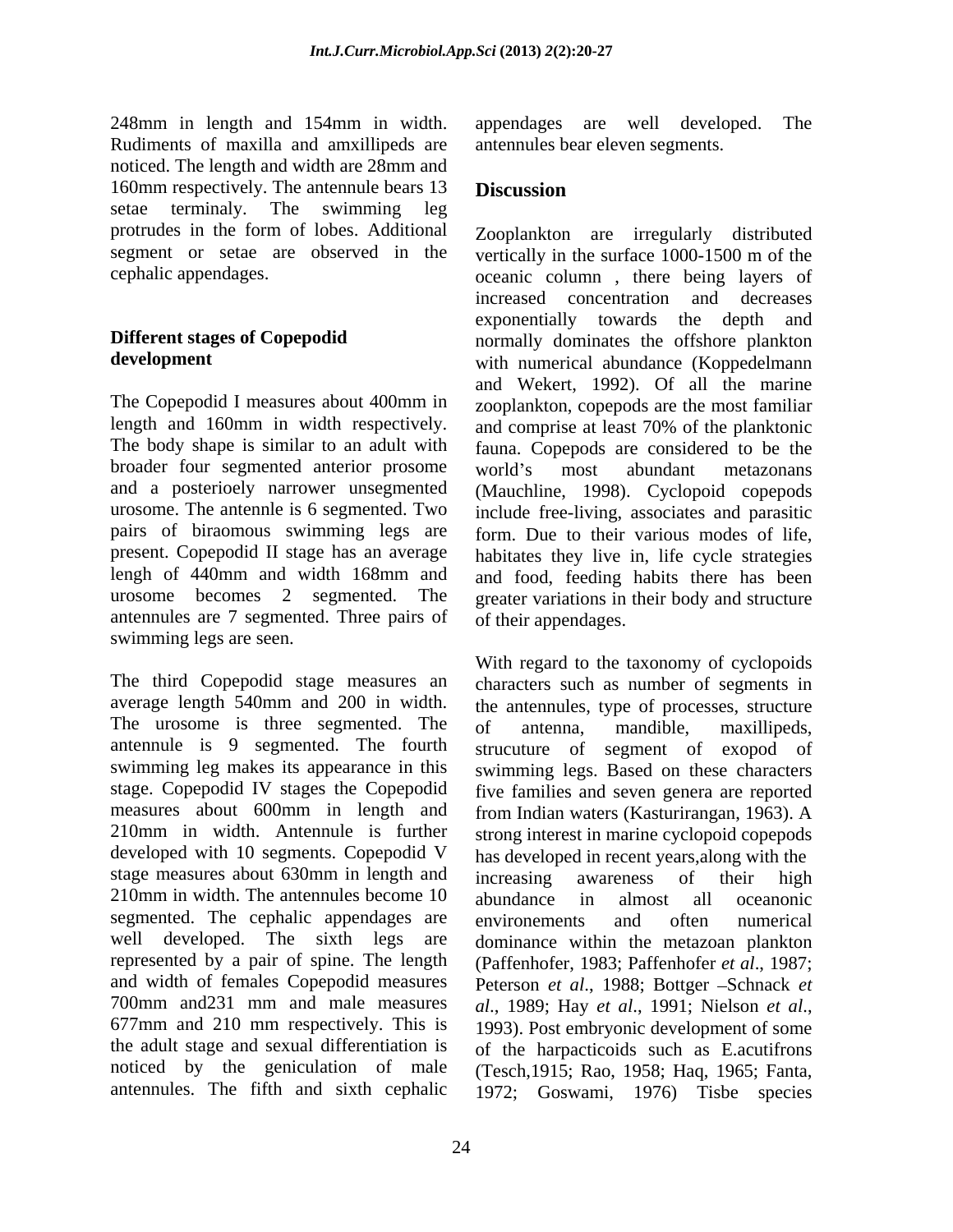(Johnson and Olson, 1948; Vilela,1969; Chua,1975; Park,1976; Lopez, 1980, Dahms *et al.,* 1991) and some other species have shown species specific variations and also Oosteden. Eur Aqua Soc Spec variations pertaining to different geographic locations. Bottger – Schenack, R., Schnack, D and

As a preliminary step towards their culture results of experiments of present study on the postembryonic development of *A. dengizicus* are encouraging as this species shows, higher survival rate and short durations of post embryonic development. Due to their high nutritive value of copepod Chua,T.E.,1975. The developmental stages naupli than those of Artemia and rotifers, *A.*  of *Tisbe longisetosa* Gurney, 1927 *dengizicus* naupli can promote higher growth and survival of the larvae of many commercial important cultivable species. Dahms, H.U., Lorenzen, Sand Schminke, Perhaps, naupli of *A. dengizicus* can be an ideal starter food for many marine fish with in the taxon Tisbe larvae. Development of such as indigenous live food might help in the replacement of the import of Artemia cyst. This kind of aquaculture practice might also help increase Dussart, B.H., and Defaye, D. the number of cultivable species, in general 1995. Copepoda: introduction to the and marine fishes in particular. Thus, there can be a sustain development of aquaculture which is cost effective, mass oriented and eco-friendly. The Netherlands. Pp.1-277.

- temperature on reproduction in three
- 
- 
- Bent, U., 1993. Methods for product of

turbot fry based on copepods as food organisms. In:Wyban (Eds) from discovery to commercialization, Oosteden. Eur Aqua Soc Spec Publ.19:609-610.

- Weikert, H. 1989.Biological observations on small cyclopoid copepods in the Red sea. J Plankton Res.11:1089-1101.
- Bowman, T.E., and Abele, A.G. 1982. Classification of the recent Crustacea. In:Bliss, D.E.(ed) The Biology Of Crustacea, Academic press,1, 1-27.
- (Copepoda:Harpacticoida).Crustaceana.2 8(2):158-167.
- 1991.Phylogenetic relationships with in the taxon *Tisbe* (Copepoda:Harpacticoda) as evidenced by naupliar characters. Zool Syst Evol Forsch.29:450-465.
- Dussart,B.H., and Defaye, D. 1995.Copepoda:introduction to the copepod.In:Guides to the identification of microinvertebrates of the continental waters of the world.SPB, Amsterdam,
- **References**  Harpacticoida.Crustaceana. 23(2): 165- Fanta, E.S., 1 972. Anatomy of the naupli of *Euterpina acutifrons* (Dana) copepod, 181.
- Abdullahi, B.A.1990. The effect of Goswami, S.C.,1976. Larval stages of species of Cyclopoid copepods. *acutifrons* (Dana). Mahasagar Bull Natn Hydrobiologia. 196:101-109. Inst Oceanogr.8(3&4):123-132. laboratory reared harpacticoid *Euterpina*
- Adrin, R., and Frost, T.M. 1992. Goswami,S.C., 1977.Developmental stages Comparative feeding ecology of of a cyclopoid copepod *Cyclopina Tropocyclops prasinus mexicanus* (Copepoda:Cyclopoida). J Plankton laboratory.Mahasagar Bull Natn Inst Res.14:1369-1382. Oceanogr.10:21-28. *longifera* (Sewell) reared in the
- Antony,J., and John,D. 1990. An analysis of Haq, S.M., 1965. Development of the prey selection by *Mesocyclops edax*. Hudrobiologia. 198:133-139. copepod *Euteroina acutifrons* (Dana) with special reference to dimorphism in males. Proc Zoo Soc:144(2):175-201.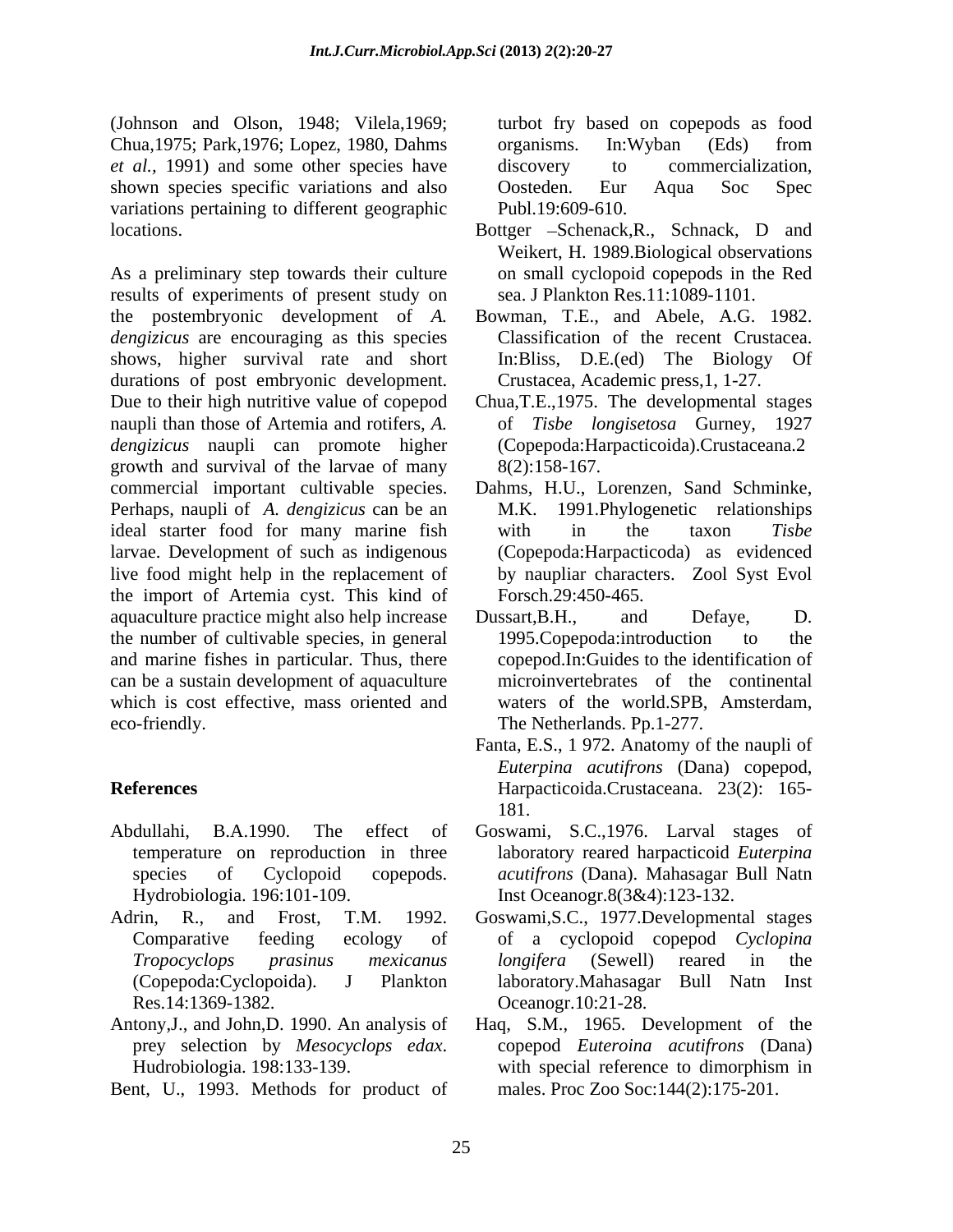- Hardy, A.C., 1943. Plankton as food. Rep Intl. Traning courses: Lake
- Hay,S.J., Kiorboe,T and Matthews,A. production in the North sea during the
- Herzig, A., 1983. The ecological significance in Tampa Bay, Florida. of the relationship between temperature
- Huys,R., Bodiou,J.Y and Bodin, P.1996. A (Harpacticoida:Laptrastacidae) with
- Johnson,M.W., and Olson,J.B. 1948. The harpactivcoid copepod, *Tisbe furcata*
- Kasturirangan, L.R., 1963. A key for the southeastern continental shelf of the USA CSIR,New Delhi, india,pp.1-87.
- Koppedelmann,R., and Wekert, H. Park,T.,1976. The biology of a copepod, over the deep bathyal of the NE Atlantic.
- Kraul,S., 1993 . Larviculture of the Dam, H. Bellatoni,D. Johnson,T and
- Lopez,G.W., 1980. Description of the larval stages of Tisbe cucumariae (Copepoda:
- Maier, G.1989. The effect of temperature on the development times of eggs, naupliar
- Mass,S.,1994. Introduction to the Copepoda.

Scot Mar Biol Ass. 2:8-9 Zooplankton:A Tool in lake management Intl.Traning courses: Lake .pp.1-218.

- 1991.Zooplankton biomass and Mauchline, J.,1998. The biology of Calanoid copepods. Adv Mar Biol.33:1-710.
- autumn circulation experiments in Mc Michel Jr, R.H., and Peten,K.M.1989. October 1987-March 1988. Cont Shelf Early life history of spotted seatrout Res.11:1453-1476. *Cynoscion nebulosus* (Pisces:Sciaenidae) in Tampa Bay, Florida. Estuaries.12(2):98-110.
- and duration of embryonic development Nielson,T.G., Lokkegaard, B. Richardson, in planktonic freshwater copepods. K. Pederson,F.B and Hansen,L.1993. Hydrobiologia.100:65-91. Structure of plankton communities in the revision of *Psamathea* stratified situation. Mar Ecol Prog Oogger bank area (North Sea) during Ser.95:115-131.
- descrption of P.brittanica Paffenhofer, G.A.,1983. Vertical sp.Nov.Vie.Milleu. 200plankton distribution on the life history and biology of a marine to temperature and food abundance. J Paffenhofer, G.A.,1983. Vertical zooplankton distribution on the northeastern Florida shelf and its relation Plankton Res.5:15-33.
- (Baird). Biol Bull Mar Biol Lab. 95:320- Paffenhofer, G.A., Sherman, B.K and 332. Lee,T.N.1987. Summer upwelling on the identification of the common planktonic during 1981.abundance, distribution and copepod of Indian coastal waters. patch formation of zooplankton. Prog Paffenhofer, G.A., Sherman, B.K and southeastern continental shelf of the USA Oceanogr.19:403-436.
- 1992.Full-depth zooplankton profiles *Epilabidocera amphitrites* McMurrich.La Cellule.66:1-251.
- Mar Ecol Prog Ser. 86:428-437. Peterson,W.T., Arcos,D.A. McManus, G.B. mahimahi *Coryphaena nippurus* in Tiselius,P. 1988. The nearshore zone Hawaii, USA. J World Aqua Soc.24:410- during coastal upwelling: daily variability 421. and coupling between primary and secondary production off central chile. Prog Oceanogr.20:1-40.
- Haarpacticoida) and comparative Rao, V.R., 1958. Development of a development within the genus Tisbe. Mar cyclopoid copepod Oithona Biol.51:61-71. Mem Rao, V.R.,1958.Development of a cyclopoid copepod Oithona rigida(Giesbrecht). Mem Oecanogr.Andhra Univ.2:128-131.
- the development times of eggs, naupliar Sarkar.S.K., Singh, B.N and Choudhury, A. and copepodid stages of five species of 1985. Copepod components of inshore cyclopoid copepods. Hydrobiologia. zooplankton of the Bay of Bengal off 184:79-88. sagar island, Wesat Bengal. Curr Sci. 54(23):1217-1220.